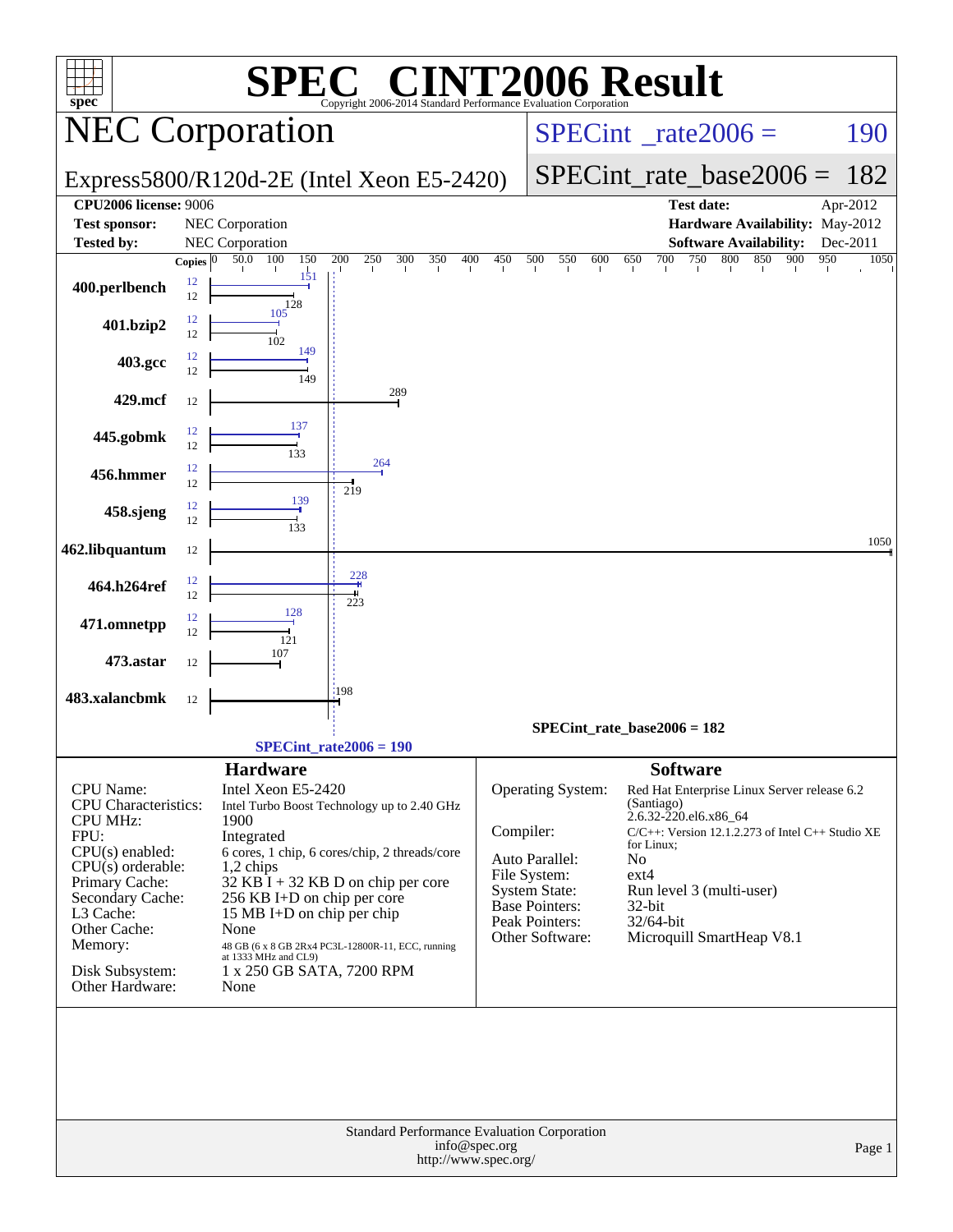

## NEC Corporation

SPECint rate $2006 = 190$ 

[SPECint\\_rate\\_base2006 =](http://www.spec.org/auto/cpu2006/Docs/result-fields.html#SPECintratebase2006) 182

#### Express5800/R120d-2E (Intel Xeon E5-2420)

**[CPU2006 license:](http://www.spec.org/auto/cpu2006/Docs/result-fields.html#CPU2006license)** 9006 **[Test date:](http://www.spec.org/auto/cpu2006/Docs/result-fields.html#Testdate)** Apr-2012 **[Test sponsor:](http://www.spec.org/auto/cpu2006/Docs/result-fields.html#Testsponsor)** NEC Corporation **[Hardware Availability:](http://www.spec.org/auto/cpu2006/Docs/result-fields.html#HardwareAvailability)** May-2012 **[Tested by:](http://www.spec.org/auto/cpu2006/Docs/result-fields.html#Testedby)** NEC Corporation **[Software Availability:](http://www.spec.org/auto/cpu2006/Docs/result-fields.html#SoftwareAvailability)** Dec-2011

#### **[Results Table](http://www.spec.org/auto/cpu2006/Docs/result-fields.html#ResultsTable)**

|                                                                                                          | <b>Base</b>   |                |       |                |              |                |             | <b>Peak</b>   |                |              |                |              |                |              |  |
|----------------------------------------------------------------------------------------------------------|---------------|----------------|-------|----------------|--------------|----------------|-------------|---------------|----------------|--------------|----------------|--------------|----------------|--------------|--|
| <b>Benchmark</b>                                                                                         | <b>Copies</b> | <b>Seconds</b> | Ratio | <b>Seconds</b> | Ratio        | <b>Seconds</b> | Ratio       | <b>Copies</b> | <b>Seconds</b> | <b>Ratio</b> | <b>Seconds</b> | <b>Ratio</b> | <b>Seconds</b> | <b>Ratio</b> |  |
| 400.perlbench                                                                                            | 12            | 914            | 128   | 917            | 128          | 915            | <b>128</b>  | 12            | 771            | 152          | 775            | 151          | 775            | <u>151</u>   |  |
| 401.bzip2                                                                                                | 12            | 1140           | 102   | 1143           | 101          | 1140           | <b>102</b>  | 12            | 1099           | 105          | 1099           | <b>105</b>   | 1094           | 106          |  |
| $403.\mathrm{gcc}$                                                                                       | 12            | 646            | 149   | 647            | 149          | 648            | 149I        | 12            | 649            | 149          | 647            | 149          | 652            | 148          |  |
| $429$ .mcf                                                                                               | 12            | 379            | 289   | 377            | <b>290</b>   | 380            | <b>288</b>  | 12            | 379            | 289          | 377            | 290          | 380            | 288          |  |
| $445$ .gobm $k$                                                                                          | 12            | 945            | 133   | 945            | <u>133  </u> | 944            | 133         | 12            | 931            | 135          | 921            | 137          | 922            | 137          |  |
| 456.hmmer                                                                                                | 12            | 514            | 218   | 511            | 219          | 509            | 220         | 12            | 424            | 264          | 424            | 264          | 423            | 264          |  |
| $458$ .sjeng                                                                                             | 12            | 1088           | 133   | 1089           | 133          | 1089           | 133         | 12            | 1046           | 139          | 1048           | 139          | 1065           | 136          |  |
| 462.libquantum                                                                                           | 12            | 237            | 1050  | 238            | 1050         | 237            | <b>1050</b> | 12            | 237            | 1050         | 238            | 1050         | 237            | 1050         |  |
| 464.h264ref                                                                                              | 12            | 1198           | 222   | 1189           | 223          | 1171           | 227         | 12            | 1169           | 227          | 1163           | 228          | 1149           | 231          |  |
| 471.omnetpp                                                                                              | 12            | 621            | 121   | 617            | 122          | 622            | 121         | 12            | 586            | 128          | 586            | 128          | 587            | 128          |  |
| $473$ . astar                                                                                            | 12            | 786            | 107   | 787            | 107          | 786            | 107         | 12            | 786            | 107          | 787            | 107          | 786            | 107          |  |
| 483.xalancbmk                                                                                            | 12            | 417            | 198   | 419            | 198          | 418            | <b>198</b>  | 12            | 417            | 198          | 419            | 198          | 418            | <u>198</u>   |  |
| Results appear in the order in which they were run. Bold underlined text indicates a median measurement. |               |                |       |                |              |                |             |               |                |              |                |              |                |              |  |

#### **[Submit Notes](http://www.spec.org/auto/cpu2006/Docs/result-fields.html#SubmitNotes)**

 The numactl mechanism was used to bind copies to processors. The config file option 'submit' was used to generate numactl commands to bind each copy to a specific processor. For details, please see the config file.

### **[Operating System Notes](http://www.spec.org/auto/cpu2006/Docs/result-fields.html#OperatingSystemNotes)**

Stack size set to unlimited using "ulimit -s unlimited"

#### **[Platform Notes](http://www.spec.org/auto/cpu2006/Docs/result-fields.html#PlatformNotes)**

 BIOS Settings: Energy Performance: Performance

#### **[General Notes](http://www.spec.org/auto/cpu2006/Docs/result-fields.html#GeneralNotes)**

Environment variables set by runspec before the start of the run: LD\_LIBRARY\_PATH = "/home/cpu2006/libs/32:/home/cpu2006/libs/64"

 The Express5800/R120d-1E and the Express5800/R120d-2E models are electronically equivalent. The results have been measured on the Express5800/R120d-1E model.

 Added glibc-static-2.12-1.47.el6.x86\_64.rpm to enable static linking

Transparent Huge Pages enabled with:

Continued on next page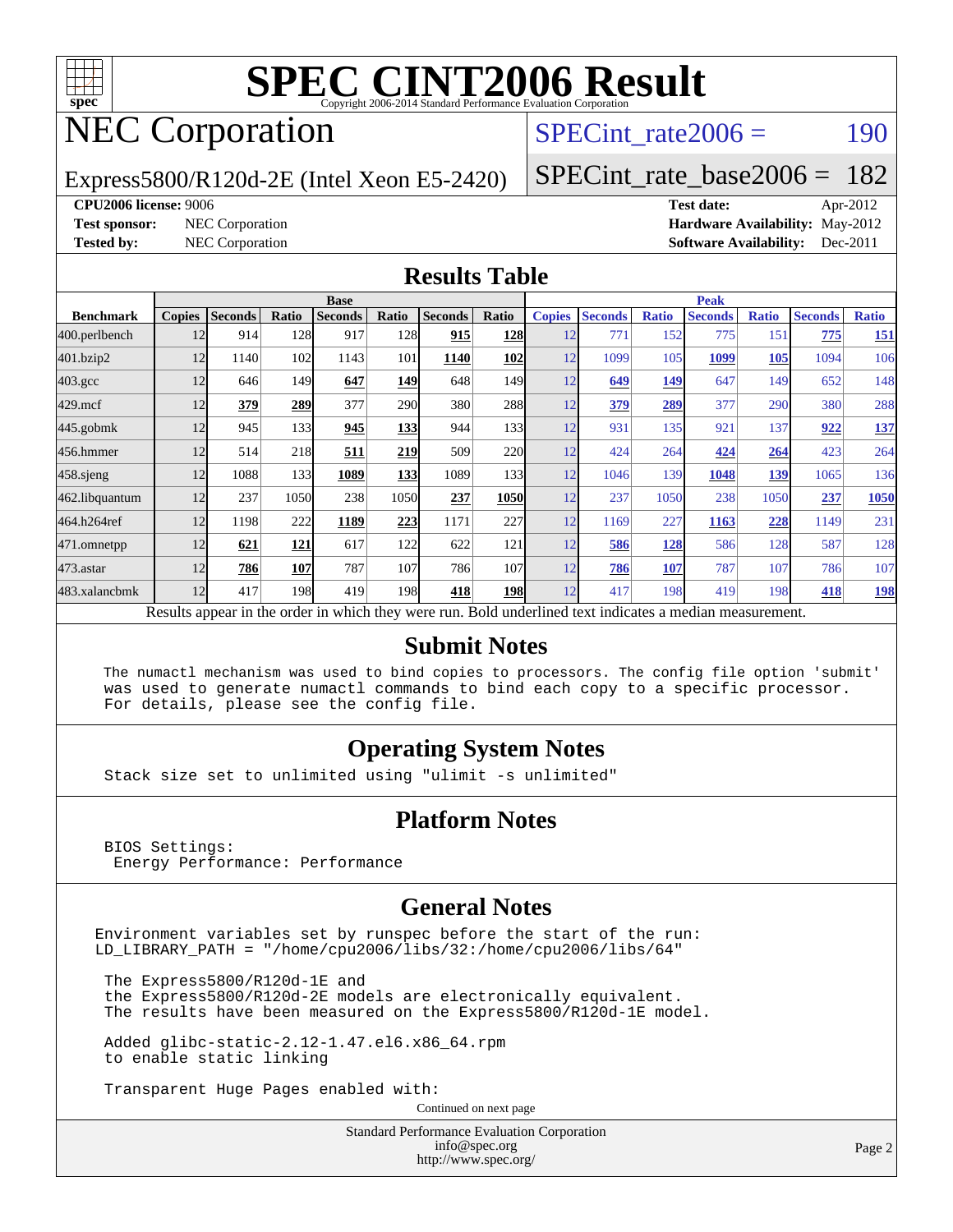

## NEC Corporation

SPECint rate $2006 = 190$ 

Express5800/R120d-2E (Intel Xeon E5-2420)

[SPECint\\_rate\\_base2006 =](http://www.spec.org/auto/cpu2006/Docs/result-fields.html#SPECintratebase2006) 182

**[Test sponsor:](http://www.spec.org/auto/cpu2006/Docs/result-fields.html#Testsponsor)** NEC Corporation **[Hardware Availability:](http://www.spec.org/auto/cpu2006/Docs/result-fields.html#HardwareAvailability)** May-2012

**[CPU2006 license:](http://www.spec.org/auto/cpu2006/Docs/result-fields.html#CPU2006license)** 9006 **[Test date:](http://www.spec.org/auto/cpu2006/Docs/result-fields.html#Testdate)** Apr-2012 **[Tested by:](http://www.spec.org/auto/cpu2006/Docs/result-fields.html#Testedby)** NEC Corporation **[Software Availability:](http://www.spec.org/auto/cpu2006/Docs/result-fields.html#SoftwareAvailability)** Dec-2011

#### **[General Notes \(Continued\)](http://www.spec.org/auto/cpu2006/Docs/result-fields.html#GeneralNotes)**

 echo always > /sys/kernel/mm/redhat\_transparent\_hugepage/enabled Filesystem page cache cleared with: echo 1> /proc/sys/vm/drop\_caches runspec command invoked through numactl i.e.: numactl --interleave=all runspec <etc>

**[Base Compiler Invocation](http://www.spec.org/auto/cpu2006/Docs/result-fields.html#BaseCompilerInvocation)**

[C benchmarks](http://www.spec.org/auto/cpu2006/Docs/result-fields.html#Cbenchmarks): [icc -m32](http://www.spec.org/cpu2006/results/res2012q3/cpu2006-20120617-22937.flags.html#user_CCbase_intel_icc_5ff4a39e364c98233615fdd38438c6f2)

[C++ benchmarks:](http://www.spec.org/auto/cpu2006/Docs/result-fields.html#CXXbenchmarks) [icpc -m32](http://www.spec.org/cpu2006/results/res2012q3/cpu2006-20120617-22937.flags.html#user_CXXbase_intel_icpc_4e5a5ef1a53fd332b3c49e69c3330699)

### **[Base Portability Flags](http://www.spec.org/auto/cpu2006/Docs/result-fields.html#BasePortabilityFlags)**

 400.perlbench: [-DSPEC\\_CPU\\_LINUX\\_IA32](http://www.spec.org/cpu2006/results/res2012q3/cpu2006-20120617-22937.flags.html#b400.perlbench_baseCPORTABILITY_DSPEC_CPU_LINUX_IA32) 462.libquantum: [-DSPEC\\_CPU\\_LINUX](http://www.spec.org/cpu2006/results/res2012q3/cpu2006-20120617-22937.flags.html#b462.libquantum_baseCPORTABILITY_DSPEC_CPU_LINUX) 483.xalancbmk: [-DSPEC\\_CPU\\_LINUX](http://www.spec.org/cpu2006/results/res2012q3/cpu2006-20120617-22937.flags.html#b483.xalancbmk_baseCXXPORTABILITY_DSPEC_CPU_LINUX)

### **[Base Optimization Flags](http://www.spec.org/auto/cpu2006/Docs/result-fields.html#BaseOptimizationFlags)**

[C benchmarks](http://www.spec.org/auto/cpu2006/Docs/result-fields.html#Cbenchmarks): [-xSSE4.2](http://www.spec.org/cpu2006/results/res2012q3/cpu2006-20120617-22937.flags.html#user_CCbase_f-xSSE42_f91528193cf0b216347adb8b939d4107) [-ipo](http://www.spec.org/cpu2006/results/res2012q3/cpu2006-20120617-22937.flags.html#user_CCbase_f-ipo) [-O3](http://www.spec.org/cpu2006/results/res2012q3/cpu2006-20120617-22937.flags.html#user_CCbase_f-O3) [-no-prec-div](http://www.spec.org/cpu2006/results/res2012q3/cpu2006-20120617-22937.flags.html#user_CCbase_f-no-prec-div) [-opt-prefetch](http://www.spec.org/cpu2006/results/res2012q3/cpu2006-20120617-22937.flags.html#user_CCbase_f-opt-prefetch) [-opt-mem-layout-trans=3](http://www.spec.org/cpu2006/results/res2012q3/cpu2006-20120617-22937.flags.html#user_CCbase_f-opt-mem-layout-trans_a7b82ad4bd7abf52556d4961a2ae94d5)

[C++ benchmarks:](http://www.spec.org/auto/cpu2006/Docs/result-fields.html#CXXbenchmarks) [-xSSE4.2](http://www.spec.org/cpu2006/results/res2012q3/cpu2006-20120617-22937.flags.html#user_CXXbase_f-xSSE42_f91528193cf0b216347adb8b939d4107) [-ipo](http://www.spec.org/cpu2006/results/res2012q3/cpu2006-20120617-22937.flags.html#user_CXXbase_f-ipo) [-O3](http://www.spec.org/cpu2006/results/res2012q3/cpu2006-20120617-22937.flags.html#user_CXXbase_f-O3) [-no-prec-div](http://www.spec.org/cpu2006/results/res2012q3/cpu2006-20120617-22937.flags.html#user_CXXbase_f-no-prec-div) [-opt-prefetch](http://www.spec.org/cpu2006/results/res2012q3/cpu2006-20120617-22937.flags.html#user_CXXbase_f-opt-prefetch) [-opt-mem-layout-trans=3](http://www.spec.org/cpu2006/results/res2012q3/cpu2006-20120617-22937.flags.html#user_CXXbase_f-opt-mem-layout-trans_a7b82ad4bd7abf52556d4961a2ae94d5) [-Wl,-z,muldefs](http://www.spec.org/cpu2006/results/res2012q3/cpu2006-20120617-22937.flags.html#user_CXXbase_link_force_multiple1_74079c344b956b9658436fd1b6dd3a8a) [-L/opt/SmartHeap\\_8.1/lib -lsmartheap](http://www.spec.org/cpu2006/results/res2012q3/cpu2006-20120617-22937.flags.html#user_CXXbase_SmartHeap_d5ba4dfc9de25d3c657c7de7476e66c5)

### **[Base Other Flags](http://www.spec.org/auto/cpu2006/Docs/result-fields.html#BaseOtherFlags)**

[C benchmarks](http://www.spec.org/auto/cpu2006/Docs/result-fields.html#Cbenchmarks):

403.gcc: [-Dalloca=\\_alloca](http://www.spec.org/cpu2006/results/res2012q3/cpu2006-20120617-22937.flags.html#b403.gcc_baseEXTRA_CFLAGS_Dalloca_be3056838c12de2578596ca5467af7f3)

## **[Peak Compiler Invocation](http://www.spec.org/auto/cpu2006/Docs/result-fields.html#PeakCompilerInvocation)**

[C benchmarks \(except as noted below\)](http://www.spec.org/auto/cpu2006/Docs/result-fields.html#Cbenchmarksexceptasnotedbelow): [icc -m32](http://www.spec.org/cpu2006/results/res2012q3/cpu2006-20120617-22937.flags.html#user_CCpeak_intel_icc_5ff4a39e364c98233615fdd38438c6f2)

400.perlbench: [icc -m64](http://www.spec.org/cpu2006/results/res2012q3/cpu2006-20120617-22937.flags.html#user_peakCCLD400_perlbench_intel_icc_64bit_bda6cc9af1fdbb0edc3795bac97ada53)

Continued on next page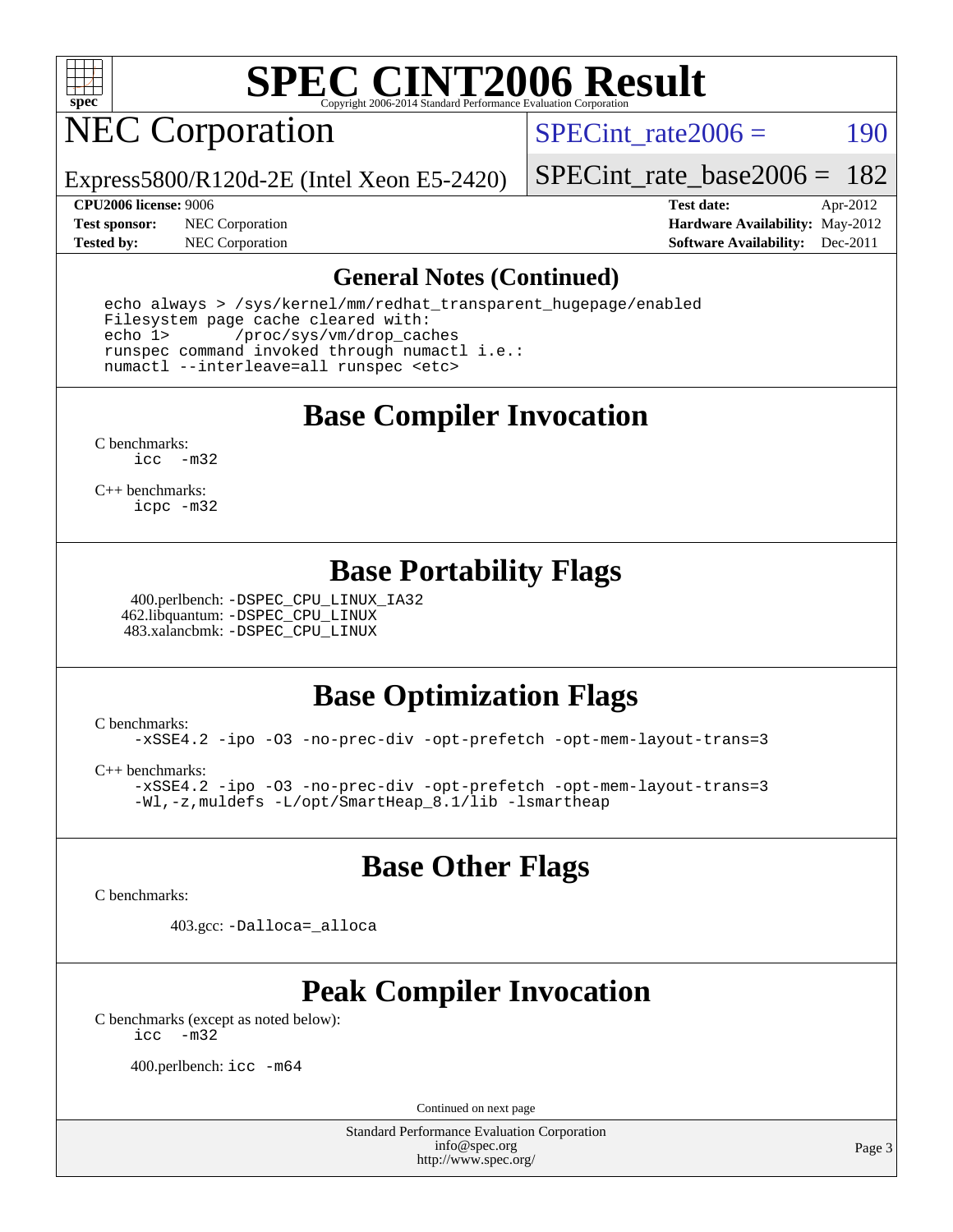

NEC Corporation

SPECint rate $2006 = 190$ 

[SPECint\\_rate\\_base2006 =](http://www.spec.org/auto/cpu2006/Docs/result-fields.html#SPECintratebase2006) 182

Express5800/R120d-2E (Intel Xeon E5-2420) **[CPU2006 license:](http://www.spec.org/auto/cpu2006/Docs/result-fields.html#CPU2006license)** 9006 **[Test date:](http://www.spec.org/auto/cpu2006/Docs/result-fields.html#Testdate)** Apr-2012

**[Test sponsor:](http://www.spec.org/auto/cpu2006/Docs/result-fields.html#Testsponsor)** NEC Corporation **[Hardware Availability:](http://www.spec.org/auto/cpu2006/Docs/result-fields.html#HardwareAvailability)** May-2012

**[Tested by:](http://www.spec.org/auto/cpu2006/Docs/result-fields.html#Testedby)** NEC Corporation **[Software Availability:](http://www.spec.org/auto/cpu2006/Docs/result-fields.html#SoftwareAvailability)** Dec-2011

## **[Peak Compiler Invocation \(Continued\)](http://www.spec.org/auto/cpu2006/Docs/result-fields.html#PeakCompilerInvocation)**

401.bzip2: [icc -m64](http://www.spec.org/cpu2006/results/res2012q3/cpu2006-20120617-22937.flags.html#user_peakCCLD401_bzip2_intel_icc_64bit_bda6cc9af1fdbb0edc3795bac97ada53)

456.hmmer: [icc -m64](http://www.spec.org/cpu2006/results/res2012q3/cpu2006-20120617-22937.flags.html#user_peakCCLD456_hmmer_intel_icc_64bit_bda6cc9af1fdbb0edc3795bac97ada53)

 $458 \text{.}$ sjeng: icc  $-\text{m64}$ 

[C++ benchmarks:](http://www.spec.org/auto/cpu2006/Docs/result-fields.html#CXXbenchmarks)

[icpc -m32](http://www.spec.org/cpu2006/results/res2012q3/cpu2006-20120617-22937.flags.html#user_CXXpeak_intel_icpc_4e5a5ef1a53fd332b3c49e69c3330699)

**[Peak Portability Flags](http://www.spec.org/auto/cpu2006/Docs/result-fields.html#PeakPortabilityFlags)**

 400.perlbench: [-DSPEC\\_CPU\\_LP64](http://www.spec.org/cpu2006/results/res2012q3/cpu2006-20120617-22937.flags.html#b400.perlbench_peakCPORTABILITY_DSPEC_CPU_LP64) [-DSPEC\\_CPU\\_LINUX\\_X64](http://www.spec.org/cpu2006/results/res2012q3/cpu2006-20120617-22937.flags.html#b400.perlbench_peakCPORTABILITY_DSPEC_CPU_LINUX_X64) 401.bzip2: [-DSPEC\\_CPU\\_LP64](http://www.spec.org/cpu2006/results/res2012q3/cpu2006-20120617-22937.flags.html#suite_peakCPORTABILITY401_bzip2_DSPEC_CPU_LP64) 456.hmmer: [-DSPEC\\_CPU\\_LP64](http://www.spec.org/cpu2006/results/res2012q3/cpu2006-20120617-22937.flags.html#suite_peakCPORTABILITY456_hmmer_DSPEC_CPU_LP64) 458.sjeng: [-DSPEC\\_CPU\\_LP64](http://www.spec.org/cpu2006/results/res2012q3/cpu2006-20120617-22937.flags.html#suite_peakCPORTABILITY458_sjeng_DSPEC_CPU_LP64) 462.libquantum: [-DSPEC\\_CPU\\_LINUX](http://www.spec.org/cpu2006/results/res2012q3/cpu2006-20120617-22937.flags.html#b462.libquantum_peakCPORTABILITY_DSPEC_CPU_LINUX) 483.xalancbmk: [-DSPEC\\_CPU\\_LINUX](http://www.spec.org/cpu2006/results/res2012q3/cpu2006-20120617-22937.flags.html#b483.xalancbmk_peakCXXPORTABILITY_DSPEC_CPU_LINUX)

## **[Peak Optimization Flags](http://www.spec.org/auto/cpu2006/Docs/result-fields.html#PeakOptimizationFlags)**

[C benchmarks](http://www.spec.org/auto/cpu2006/Docs/result-fields.html#Cbenchmarks):

 400.perlbench: [-xSSE4.2](http://www.spec.org/cpu2006/results/res2012q3/cpu2006-20120617-22937.flags.html#user_peakPASS2_CFLAGSPASS2_LDCFLAGS400_perlbench_f-xSSE42_f91528193cf0b216347adb8b939d4107)(pass 2) [-prof-gen](http://www.spec.org/cpu2006/results/res2012q3/cpu2006-20120617-22937.flags.html#user_peakPASS1_CFLAGSPASS1_LDCFLAGS400_perlbench_prof_gen_e43856698f6ca7b7e442dfd80e94a8fc)(pass 1) [-ipo](http://www.spec.org/cpu2006/results/res2012q3/cpu2006-20120617-22937.flags.html#user_peakPASS2_CFLAGSPASS2_LDCFLAGS400_perlbench_f-ipo)(pass 2) [-O3](http://www.spec.org/cpu2006/results/res2012q3/cpu2006-20120617-22937.flags.html#user_peakPASS2_CFLAGSPASS2_LDCFLAGS400_perlbench_f-O3)(pass 2) [-no-prec-div](http://www.spec.org/cpu2006/results/res2012q3/cpu2006-20120617-22937.flags.html#user_peakPASS2_CFLAGSPASS2_LDCFLAGS400_perlbench_f-no-prec-div)(pass 2) [-prof-use](http://www.spec.org/cpu2006/results/res2012q3/cpu2006-20120617-22937.flags.html#user_peakPASS2_CFLAGSPASS2_LDCFLAGS400_perlbench_prof_use_bccf7792157ff70d64e32fe3e1250b55)(pass 2) [-auto-ilp32](http://www.spec.org/cpu2006/results/res2012q3/cpu2006-20120617-22937.flags.html#user_peakCOPTIMIZE400_perlbench_f-auto-ilp32) 401.bzip2: [-xSSE4.2](http://www.spec.org/cpu2006/results/res2012q3/cpu2006-20120617-22937.flags.html#user_peakPASS2_CFLAGSPASS2_LDCFLAGS401_bzip2_f-xSSE42_f91528193cf0b216347adb8b939d4107)(pass 2) [-prof-gen](http://www.spec.org/cpu2006/results/res2012q3/cpu2006-20120617-22937.flags.html#user_peakPASS1_CFLAGSPASS1_LDCFLAGS401_bzip2_prof_gen_e43856698f6ca7b7e442dfd80e94a8fc)(pass 1) [-ipo](http://www.spec.org/cpu2006/results/res2012q3/cpu2006-20120617-22937.flags.html#user_peakPASS2_CFLAGSPASS2_LDCFLAGS401_bzip2_f-ipo)(pass 2) [-O3](http://www.spec.org/cpu2006/results/res2012q3/cpu2006-20120617-22937.flags.html#user_peakPASS2_CFLAGSPASS2_LDCFLAGS401_bzip2_f-O3)(pass 2) [-no-prec-div](http://www.spec.org/cpu2006/results/res2012q3/cpu2006-20120617-22937.flags.html#user_peakPASS2_CFLAGSPASS2_LDCFLAGS401_bzip2_f-no-prec-div)(pass 2) [-prof-use](http://www.spec.org/cpu2006/results/res2012q3/cpu2006-20120617-22937.flags.html#user_peakPASS2_CFLAGSPASS2_LDCFLAGS401_bzip2_prof_use_bccf7792157ff70d64e32fe3e1250b55)(pass 2) [-opt-prefetch](http://www.spec.org/cpu2006/results/res2012q3/cpu2006-20120617-22937.flags.html#user_peakCOPTIMIZE401_bzip2_f-opt-prefetch) [-auto-ilp32](http://www.spec.org/cpu2006/results/res2012q3/cpu2006-20120617-22937.flags.html#user_peakCOPTIMIZE401_bzip2_f-auto-ilp32) [-ansi-alias](http://www.spec.org/cpu2006/results/res2012q3/cpu2006-20120617-22937.flags.html#user_peakCOPTIMIZE401_bzip2_f-ansi-alias) 403.gcc: [-xSSE4.2](http://www.spec.org/cpu2006/results/res2012q3/cpu2006-20120617-22937.flags.html#user_peakCOPTIMIZE403_gcc_f-xSSE42_f91528193cf0b216347adb8b939d4107) [-ipo](http://www.spec.org/cpu2006/results/res2012q3/cpu2006-20120617-22937.flags.html#user_peakCOPTIMIZE403_gcc_f-ipo) [-O3](http://www.spec.org/cpu2006/results/res2012q3/cpu2006-20120617-22937.flags.html#user_peakCOPTIMIZE403_gcc_f-O3) [-no-prec-div](http://www.spec.org/cpu2006/results/res2012q3/cpu2006-20120617-22937.flags.html#user_peakCOPTIMIZE403_gcc_f-no-prec-div)  $429$ .mcf: basepeak = yes 445.gobmk: [-xSSE4.2](http://www.spec.org/cpu2006/results/res2012q3/cpu2006-20120617-22937.flags.html#user_peakPASS2_CFLAGSPASS2_LDCFLAGS445_gobmk_f-xSSE42_f91528193cf0b216347adb8b939d4107)(pass 2) [-prof-gen](http://www.spec.org/cpu2006/results/res2012q3/cpu2006-20120617-22937.flags.html#user_peakPASS1_CFLAGSPASS1_LDCFLAGS445_gobmk_prof_gen_e43856698f6ca7b7e442dfd80e94a8fc)(pass 1) [-prof-use](http://www.spec.org/cpu2006/results/res2012q3/cpu2006-20120617-22937.flags.html#user_peakPASS2_CFLAGSPASS2_LDCFLAGS445_gobmk_prof_use_bccf7792157ff70d64e32fe3e1250b55)(pass 2) [-ansi-alias](http://www.spec.org/cpu2006/results/res2012q3/cpu2006-20120617-22937.flags.html#user_peakCOPTIMIZE445_gobmk_f-ansi-alias) [-opt-mem-layout-trans=3](http://www.spec.org/cpu2006/results/res2012q3/cpu2006-20120617-22937.flags.html#user_peakCOPTIMIZE445_gobmk_f-opt-mem-layout-trans_a7b82ad4bd7abf52556d4961a2ae94d5) 456.hmmer: [-xSSE4.2](http://www.spec.org/cpu2006/results/res2012q3/cpu2006-20120617-22937.flags.html#user_peakCOPTIMIZE456_hmmer_f-xSSE42_f91528193cf0b216347adb8b939d4107) [-ipo](http://www.spec.org/cpu2006/results/res2012q3/cpu2006-20120617-22937.flags.html#user_peakCOPTIMIZE456_hmmer_f-ipo) [-O3](http://www.spec.org/cpu2006/results/res2012q3/cpu2006-20120617-22937.flags.html#user_peakCOPTIMIZE456_hmmer_f-O3) [-no-prec-div](http://www.spec.org/cpu2006/results/res2012q3/cpu2006-20120617-22937.flags.html#user_peakCOPTIMIZE456_hmmer_f-no-prec-div) [-unroll2](http://www.spec.org/cpu2006/results/res2012q3/cpu2006-20120617-22937.flags.html#user_peakCOPTIMIZE456_hmmer_f-unroll_784dae83bebfb236979b41d2422d7ec2) [-auto-ilp32](http://www.spec.org/cpu2006/results/res2012q3/cpu2006-20120617-22937.flags.html#user_peakCOPTIMIZE456_hmmer_f-auto-ilp32) 458.sjeng: [-xSSE4.2](http://www.spec.org/cpu2006/results/res2012q3/cpu2006-20120617-22937.flags.html#user_peakPASS2_CFLAGSPASS2_LDCFLAGS458_sjeng_f-xSSE42_f91528193cf0b216347adb8b939d4107)(pass 2) [-prof-gen](http://www.spec.org/cpu2006/results/res2012q3/cpu2006-20120617-22937.flags.html#user_peakPASS1_CFLAGSPASS1_LDCFLAGS458_sjeng_prof_gen_e43856698f6ca7b7e442dfd80e94a8fc)(pass 1) [-ipo](http://www.spec.org/cpu2006/results/res2012q3/cpu2006-20120617-22937.flags.html#user_peakPASS2_CFLAGSPASS2_LDCFLAGS458_sjeng_f-ipo)(pass 2) [-O3](http://www.spec.org/cpu2006/results/res2012q3/cpu2006-20120617-22937.flags.html#user_peakPASS2_CFLAGSPASS2_LDCFLAGS458_sjeng_f-O3)(pass 2) [-no-prec-div](http://www.spec.org/cpu2006/results/res2012q3/cpu2006-20120617-22937.flags.html#user_peakPASS2_CFLAGSPASS2_LDCFLAGS458_sjeng_f-no-prec-div)(pass 2) [-prof-use](http://www.spec.org/cpu2006/results/res2012q3/cpu2006-20120617-22937.flags.html#user_peakPASS2_CFLAGSPASS2_LDCFLAGS458_sjeng_prof_use_bccf7792157ff70d64e32fe3e1250b55)(pass 2) [-unroll4](http://www.spec.org/cpu2006/results/res2012q3/cpu2006-20120617-22937.flags.html#user_peakCOPTIMIZE458_sjeng_f-unroll_4e5e4ed65b7fd20bdcd365bec371b81f) [-auto-ilp32](http://www.spec.org/cpu2006/results/res2012q3/cpu2006-20120617-22937.flags.html#user_peakCOPTIMIZE458_sjeng_f-auto-ilp32) 462.libquantum: basepeak = yes

Continued on next page